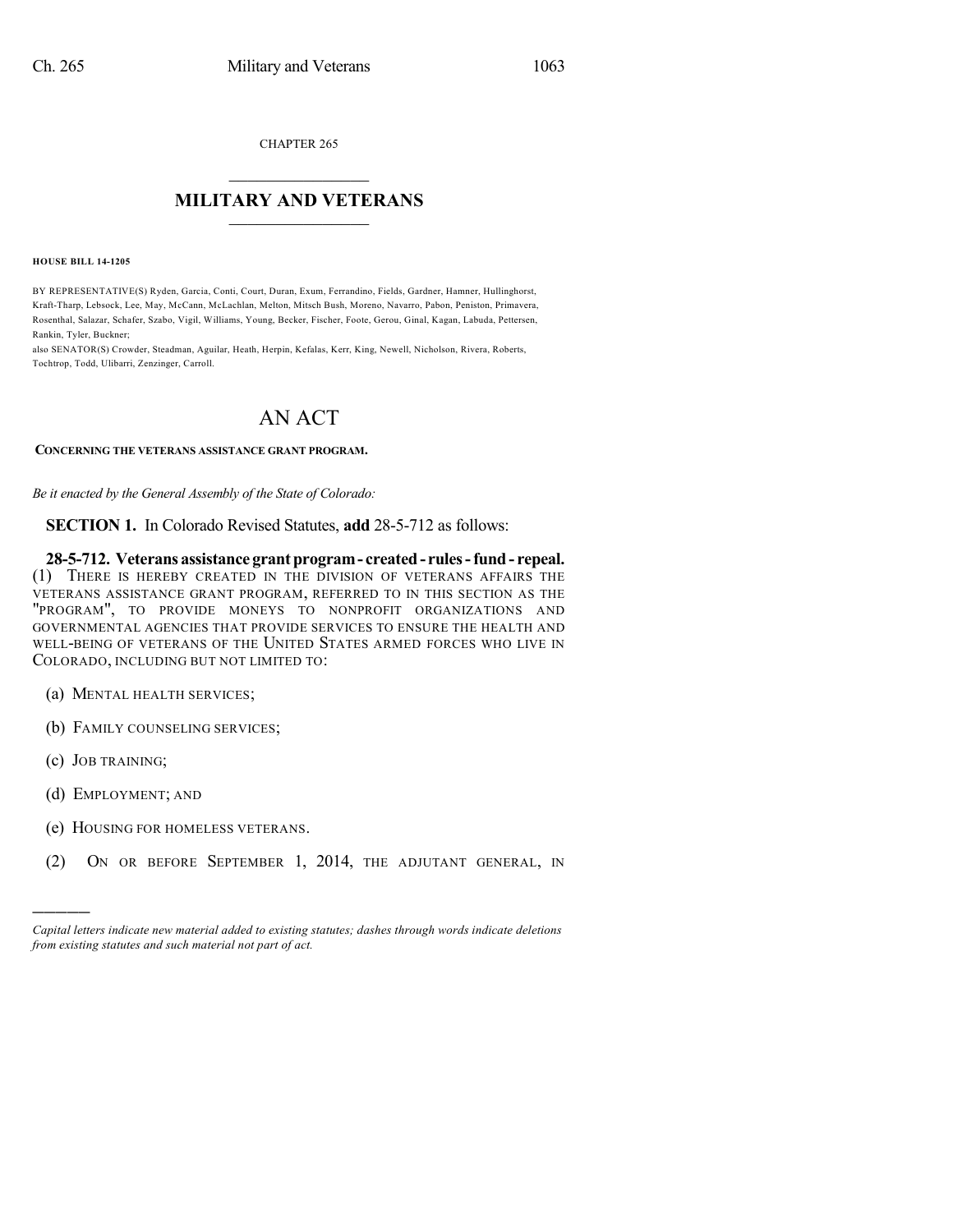CONSULTATION WITH THE BOARD OF VETERANS AFFAIRS CREATED IN SECTION 28-5-702, SHALL ADOPT RULES FOR THE ADMINISTRATION OF THE PROGRAM, INCLUDING BUT NOT LIMITED TO:

(a) CRITERIA FOR DETERMINING WHICH NONPROFIT ORGANIZATIONS AND GOVERNMENTAL AGENCIES ARE ELIGIBLE TO RECEIVE MONEYS FROM THE PROGRAM; AND

(b) PROCEDURES BY WHICH ELIGIBLE NONPROFIT ORGANIZATIONS AND GOVERNMENTAL AGENCIES MAY APPLY FOR AND RECEIVE MONEYS FROM THE PROGRAM.

(3) (a) THERE IS HEREBY CREATED THE VETERANS ASSISTANCE GRANT PROGRAM CASH FUND, REFERRED TO IN THIS SECTION AS THE "FUND", WHICH SHALL CONSIST OF:

(I) MONEYS RECEIVED BY THE DIVISION AS GIFTS, GRANTS, OR DONATIONS PURSUANT TO PARAGRAPH (d) OF THIS SUBSECTION (3); AND

(II) SUCH MONEYS AS ARE APPROPRIATED TO THE FUND BY THE GENERAL ASSEMBLY.

(b) THE MONEYS IN THE FUND ARE SUBJECT TO ANNUAL APPROPRIATION TO THE DIVISION BY THE GENERAL ASSEMBLY FOR THE DIRECT AND INDIRECT COSTS ASSOCIATED WITH IMPLEMENTING THE PROGRAM. THE STATE TREASURER MAY INVEST ANY MONEYS IN THE FUND NOT EXPENDED FOR THE PURPOSES OF THIS SECTION AS PROVIDED BY LAW.THE STATE TREASURER SHALL CREDIT ANY INTEREST AND INCOME DERIVED FROM THE DEPOSIT AND INVESTMENT OF MONEYS IN THE FUND TO THE FUND.ANY UNEXPENDED AND UNENCUMBERED MONEYS IN THE FUND AT THE END OF A FISCAL YEAR REMAIN IN THE FUND AND SHALL NOT BE CREDITED TO ANY OTHER FUND; EXCEPT THAT, ANY MONEYS REMAINING IN THE FUND ON SEPTEMBER 1, 2024, SHALL BE CREDITED TO THE GENERAL FUND.

(c) THE DIVISION MAY EXPEND NOT MORE THAN FIVE PERCENT OF THE MONEYS ANNUALLY APPROPRIATED TO THE FUND TO PAY THE ADMINISTRATIVE EXPENSES INCURRED BY THE DIVISION IN ADMINISTERING THE PROGRAM.

(d) THE DIVISION IS AUTHORIZED TO ACCEPT GIFTS, GRANTS, AND DONATIONS FOR THE PURPOSES DESCRIBED IN THIS SECTION. THE DIVISION SHALL TRANSFER EACH SUCH GIFT, GRANT, AND DONATION TO THE STATE TREASURER, WHO SHALL CREDIT THE SAME TO THE FUND.

(4) IN ITS ANNUAL REPORT BEFORE THE HOUSE AND SENATE COMMITTEES OF REFERENCE PURSUANT TO SECTION 2-7-203, C.R.S., THE DEPARTMENT OF MILITARY AND VETERANS AFFAIRS SHALL INCLUDE INFORMATION DESCRIBING THE GRANTS AWARDED THROUGH THE PROGRAM DURING THE PRECEDING YEAR.

(5) THIS SECTION IS REPEALED, EFFECTIVE SEPTEMBER 1, 2024.BEFORE REPEAL, THE DEPARTMENT OF REGULATORY AGENCIES SHALL REVIEW THE PROGRAM AS DESCRIBED IN SECTION 24-34-104, C.R.S.